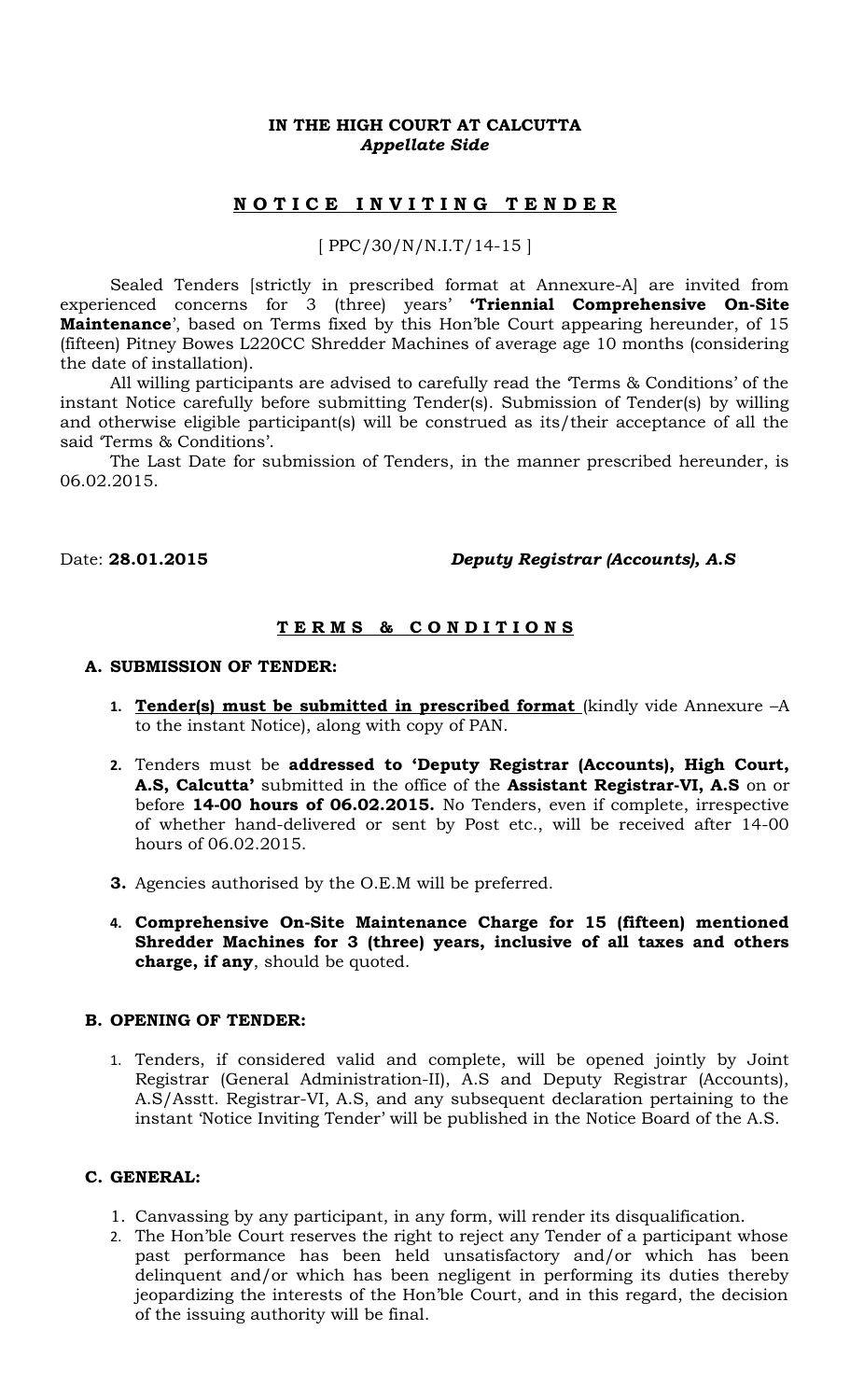- 3. The Hon'ble Court may issue Purchase Order in favour of any such participant whose Tender is valid and complete, and whose Tender/Offer has been reasonably regarded as substantially approvable. In this regard, the decision of the Competent Authority of this Hon'ble Court will be final and binding upon all concerned.
- 4. The Hon'ble Court may cancel the instant process at any point of time without ascribing any reason whatsoever.
- 5. Subsequent to issuance of Purchase Order, the selected participant shall have to strictly adhere to the Sub-Clauses contained in Clause D hereunder.
- 6. The administration of this Hon'ble Court may have to move the Government of West Bengal for administrative approval and/or sanction of required funds, and payment shall only be released upon obtaining such approval/sanction.

# D. **POST-SELECTION DUTIES AND OBLIGATIONS OF SELECTED SERVICE PROVIDER**

- 1. The selected participant shall be responsible for 'Comprehensive Maintenance' of the stated Shredder Machines during the term of 3 (three) years starting from 01.03.2015-28.02.2018 at the Gross Maintenance Charge approved by the Competent Authority of this Hon'ble Court. **Upon intimation to the selected participant from this Hon'ble Court, the said participant may have to submit an Affidavit sworn-in before any Ld. 1st Class Magistrate assuring the administration of this Hon'ble Court of all the sub-clauses contained herein, and Purchase Order may only be issued in its favour after submission of such Declaration**.
- 2. 'Comprehensive On-Site Maintenance' shall mean and include preventive maintenance once every two months, replacement of defective spares and parts with new and/or better-conditioned ones, and in case of complete break-down, replacement of minimum 2 (two) such Shredder Machines with brand new ones of same brand or of reputed brand of identical specification.
- 3. The selected participant will be responsible for hassle free performance of the said shredder machines, and shall be liable for any defect arising out of its faulty servicing and/or negligence and/or mishandling.
- 4. The selected participant **shall not increase such approved rate** before the expiry of the said term.
- 5. The Hon'ble Court's administration may, if considered necessary, employ and/or engage any competent and/or qualified third party agency to evaluate the overall performance of the selected service provider.
- 6. The selected service provider shall be responsible for preventive maintenance of the said Shredder Machines and will be bound to attend to any Service Call within 2 (two) working days.
- 7. In case of detection of any irregularity etc. in service and/or irregularity and/or recurring delinquency of the selected service provider, the administration of the Hon'ble Court may take any such punitive action or actions as it may consider appropriate, apart from stopping pending payment(s), if any.
- 8. The Hon'ble Court will, subject to Clause C.5 and the other provisions contained in Clause D, and subject to availability of funds, **release 70% of the Gross Maintenance Charge (G.M.C) payment for the consumables supplied by the selected participant within 100 (one hundred) working days** from the date of issuance of Work Order, and the remaining **30% of the G.M.C within 60 (sixty) working days after completion of the Maintenance-term.**
- 9. In case of any disputes arising between the administration of this Hon'ble Court and the selected service-provider, such disputes shall be settled by the Purchase Committee presided over by the Registrar General of this Hon'ble Court in any of its meetings, and the venue of such meeting shall be Calcutta High Court.

# **XXXXXXXXXXXXXXXXXX**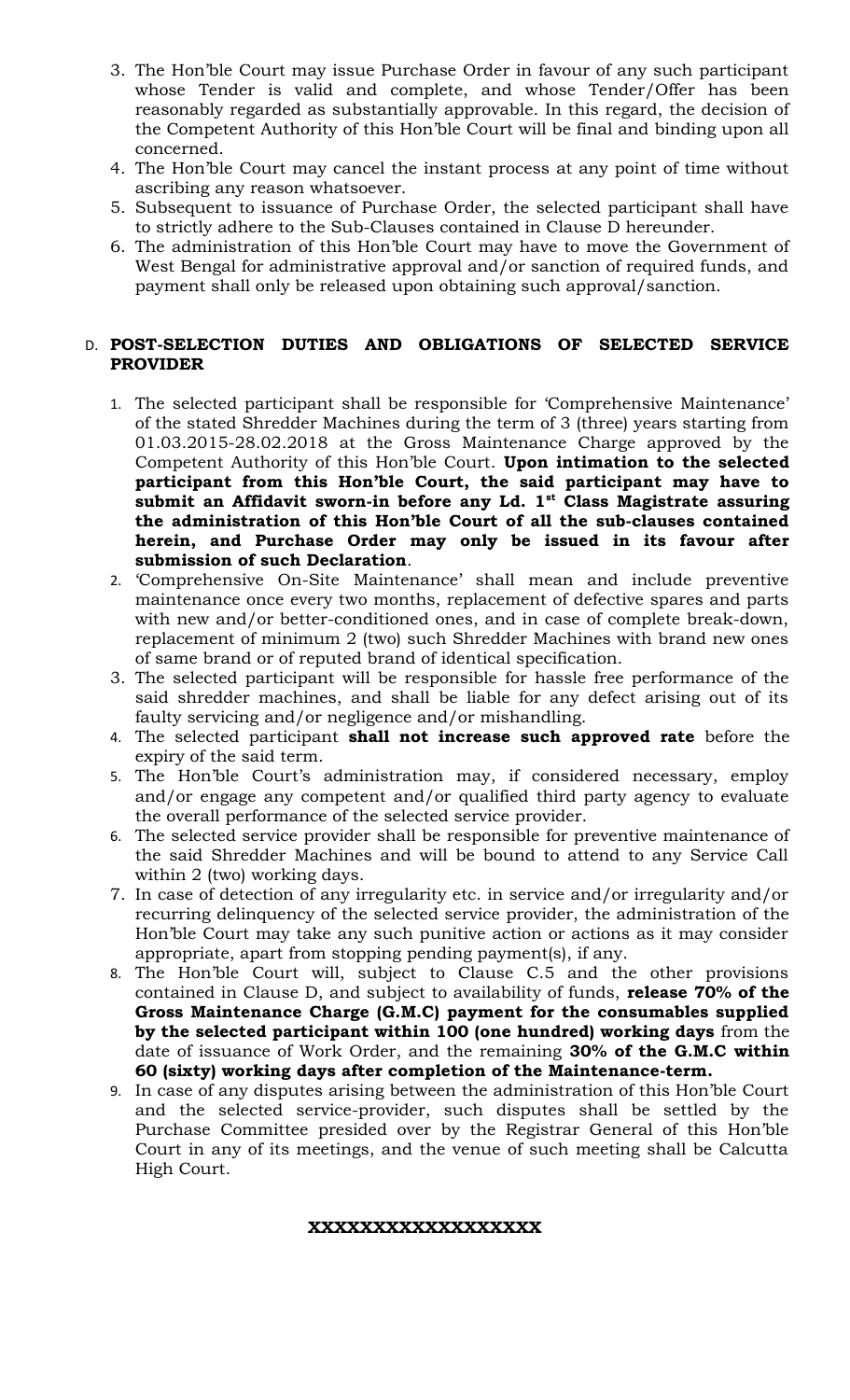**ANNEXURE – A**

The Deputy Registrar (Accounts), High Court, A.S, Calcutta.

Sub: Tender

Ref: Hon'ble Court's Notice Inviting Tender bearing number PPC/30/N//NIT/14-15 dated 28.01.2015 .

Sir,

In respect of the captioned N.I.T, we are to offer our following Gross Maintenance Charge for 3 years' 'Triennial Comprehensive On-Site Maintenance' of 15 (fifteen) L220CC Shredder Machines installed in the Hon'ble Court.

Sir, we have read and understood the Terms & Conditions contained in the said Notice Inviting Tender and we are to delightfully express our agreement to those. Our Gross Maintenance Rate, inclusive of Service Tax and other charges etc. are as follow:

*OUR QUOTE IS: ……………………………………… (Rupees ………………………………………. ……………………………………………………………………………………………….. only)*

*Number of Machines offered for guaranteed replacement in case of complete break down of existing*

*machines : ………………… ( …………………………………………………, in words).*

Thanking you,

Yours faithfully,

(*Signature with Date and Stamp)*

 $\overline{\phantom{a}}$  ,  $\overline{\phantom{a}}$  ,  $\overline{\phantom{a}}$  ,  $\overline{\phantom{a}}$  ,  $\overline{\phantom{a}}$  ,  $\overline{\phantom{a}}$  ,  $\overline{\phantom{a}}$  ,  $\overline{\phantom{a}}$  ,  $\overline{\phantom{a}}$  ,  $\overline{\phantom{a}}$  ,  $\overline{\phantom{a}}$  ,  $\overline{\phantom{a}}$  ,  $\overline{\phantom{a}}$  ,  $\overline{\phantom{a}}$  ,  $\overline{\phantom{a}}$  ,  $\overline{\phantom{a}}$ 

Name:

\_\_\_\_\_\_\_\_\_\_\_\_\_\_\_\_\_\_\_\_\_\_\_\_\_\_\_\_\_\_\_\_\_\_\_\_\_\_\_\_\_\_\_\_\_\_\_\_\_\_\_\_\_\_\_\_\_\_\_\_\_\_\_\_\_\_\_\_\_\_\_\_\_\_\_\_\_\_\_\_\_\_\_\_\_\_\_\_\_\_\_\_\_\_\_

Designation:

Name of the Firm/Company etc. : \_\_\_\_\_\_\_\_\_\_\_\_\_\_\_\_\_\_\_\_\_\_\_\_\_\_\_\_\_\_\_\_\_\_\_\_\_\_\_\_\_\_\_\_\_\_\_\_\_\_\_\_\_\_\_\_\_\_\_\_\_\_\_\_

Registered Address with Contact Number: \_\_\_\_\_\_\_\_\_\_\_\_\_\_\_\_\_\_\_\_\_\_\_\_\_\_\_\_\_\_\_\_\_\_\_\_\_\_\_\_\_\_\_\_\_\_\_\_\_\_\_\_\_\_\_\_\_